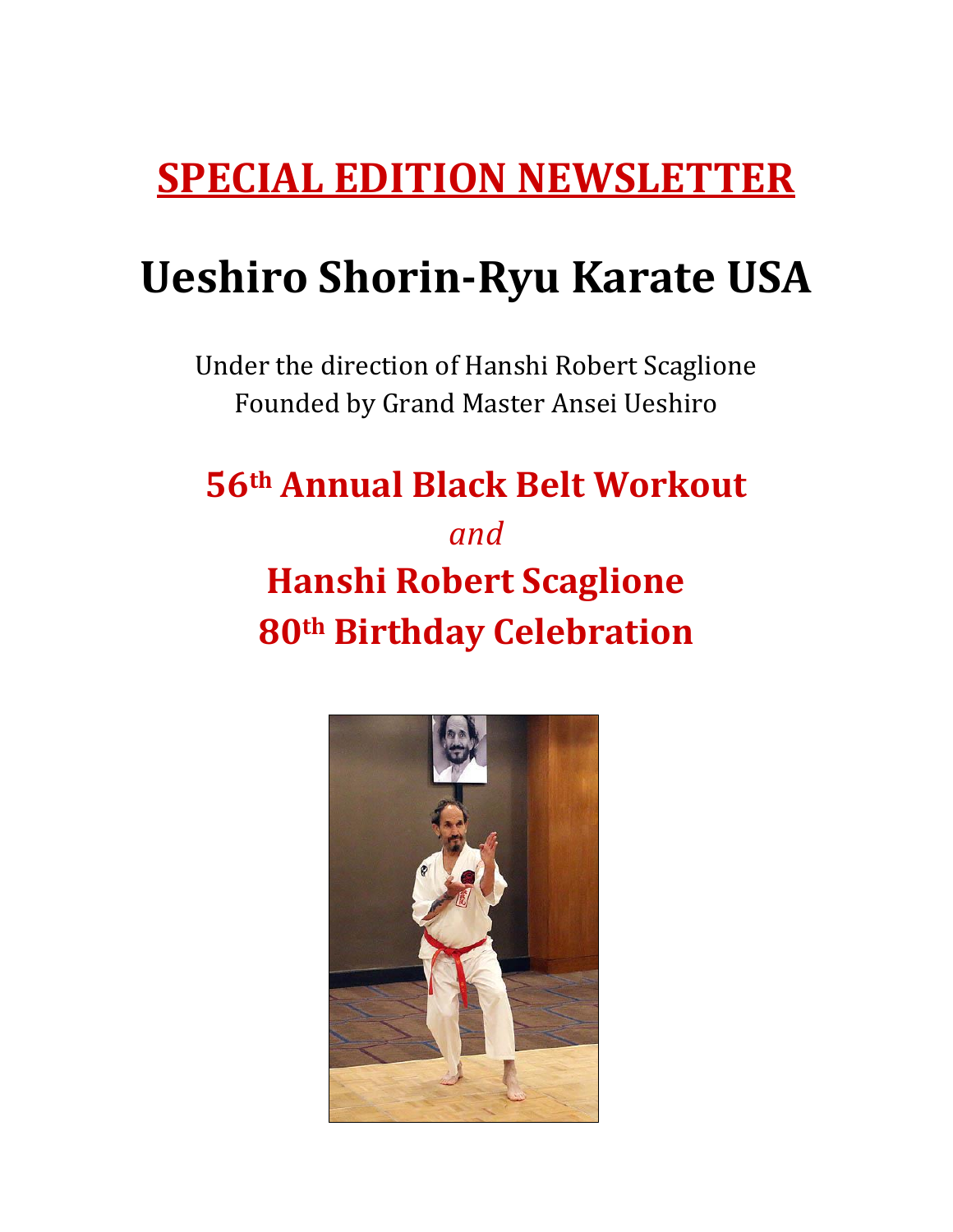#### *Happy Birthday, Hanshi!*

This *Special Edition* of the *Ueshiro Shorin-Ryu USA Newsletter* commemorates the weekend of October 12 through 14, 2018, three days of non-stop, over-the-top training and camaraderie among the Black Belts and Deshi of Ueshiro Shorin-Ryu. Domo arigato to Hanshi and all the out-of-town deshi who travelled so far to participate. And a special "Thank you" to all who contributed, especially our gold supporters, in making this event possible.

#### *Friday Evening, Oct. 12*

Black Belts assembled at the Ueshiro Downtown Dojo Friday evening for a packed workout, starting with marathon repetitions of Fukyugata San in honor of Grand Master Ansei Ueshiro. Kyoshi Michael Mackay then led the class through warm-ups, basics and kata grouped by rank, with Hanshi offering high-level corrections. After the workout over 35 participants headed over to Vincent's restaurant in Little Italy, the site of many dojo dinners from Hanshi's days in New York. Sensei Kevin Reymond presented the assembled group with a lavish booklet called "That's Gold / 80 Years - 80 Precepts" capturing some of Hanshi's most famous teachings. The booklet was edited by Sensei Reymond and designed and produced by Sensei Jonathan Cohen.



#### *Saturday Morning, Oct. 13*

The formal Annual Black Belt workout got underway at about 10:00 AM in the Metro Ballroom of the DoubleTree by Hilton Hotel. This was the site of the 50th Anniversary Celebration six years prior. Black Belts warmed up with many repetitions of weapons and empty-hand kata. Hanshi then bowed the group in, dedicating the entire weekend of training to Grand Master Ansei Ueshiro. He then led us through the traditional class, focusing on the Step First principle. At 12:30 everyone adjourned for an informal lunch featuring Zabar's signature picnics held in a reception center at the St. Bart's Community Center. Before the meal, Lauri Werner took a formal group photo on the terrace at St.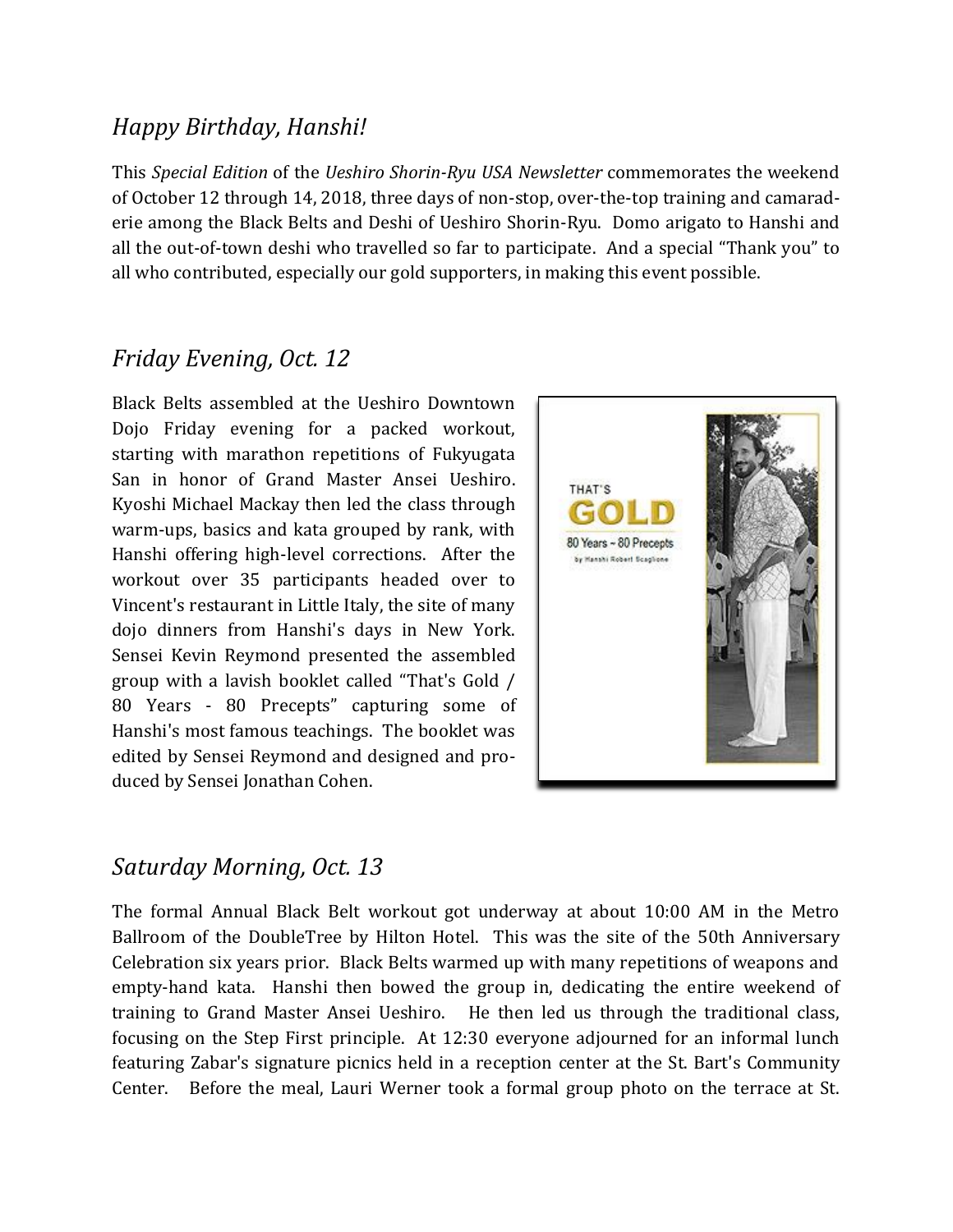Bart's Cathedral. The radiating marble columns of the rose window in the background are a fitting symbol of "Propagating the art of Shorin-Ryu." Domo arigato gozaimasu to Ms. Werner for documenting this historic weekend, and so many other USRKUSA events.



*[High resolution](http://www.midtownkaratedojo.com/images/PhotosGallery/2018BlackBeltGroup/SatGroupInformalHR.jpg)*

#### *Saturday Afternoon, Oct. 13*

Black Belt training resumed at the DoubleTree, led by Kyoshi David Seeger. Various groups were formed by rank for instruction by the Kyoshi with Hanshi supervising on a rotating basis. Towards the end of the afternoon Hanshi assembled everyone around the wooden floor in the ballroom to reviewed in meticulous detail many of the core principles of our kata and techniques. After formal training ended, Hanshi presented Kyoshi David Baker with the rank of Ku-Dan, 9th Degree Black Belt. Congratulations, Kyoshi Baker, and domo arigato gozaimasu for your years of service to Hanshi, the Hombu Dojo, the Executive Committee, and most recently the Florida Shihan.

Following a short break, Kyoshi Matt Kaplan led a lively discussion among the Black Belts on ways to grow the USRKUSA Organization. After bowing out Sensei Dawood Emmenuel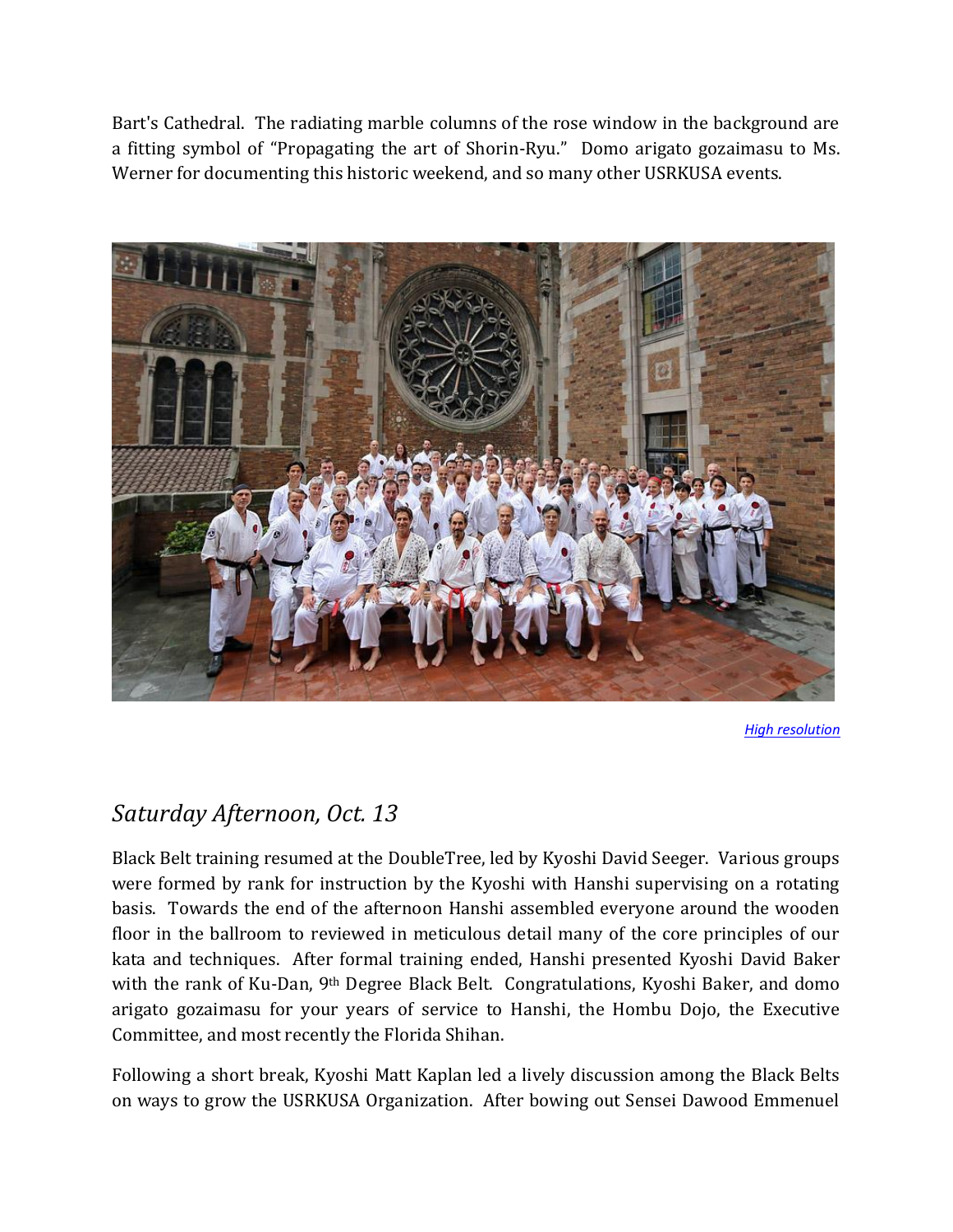and Ron Ballin presented Hanshi with an embroid-ered gi bag featuring the "Dragon vs. Tiger" motif from the 50th Anniversary Journal. The bag included an engraved "Happy Birthday Hanshi" pull tag commemorating this milestone occasion. Similar bags are available for purchase from the Hombu Dojo. The Executive Committee then met with all the Shihan in the DoubleTree Hotel's board room to discuss strategies for pooling our resources and furthering the mission statement of USRKUSA.

#### *Saturday Evening, Oct. 13*

After a brief respite, all Black Belts met for a sumptuous dinner at Shima Sushi. Many compai were offered honoring Hanshi's impact on our lives, along with the more memorable experiences we've shared with him on and off the deck. Course after course of innovative sushi and sashimi kept arriving, and the festivities lasted well past 10:00 PM.

#### *Sunday Morning, Oct. 14*

October 14, 2018 marked the official birth day of Hanshi Robert Scaglione, and he requested he celebrate the occasion with a workout open to all deshi in Brooklyn where he spent most of his years as a youth. Sensei Rob Neff hosted the workout at the Ueshiro Bay Ridge Dojo, located at the Bay Ridge Jewish Center. Kyoshi Sal Scaglione led a spirited workout emphasizing the Fukyugata kata. Hanshi then led the charge through many repetitions of Fukyugata San, ending the workout with a final tribute to Master Ueshiro.



*[High resolution](http://www.midtownkaratedojo.com/images/PhotosGallery/2018BlackBeltGroup/SunGroupFormalHR.jpg)*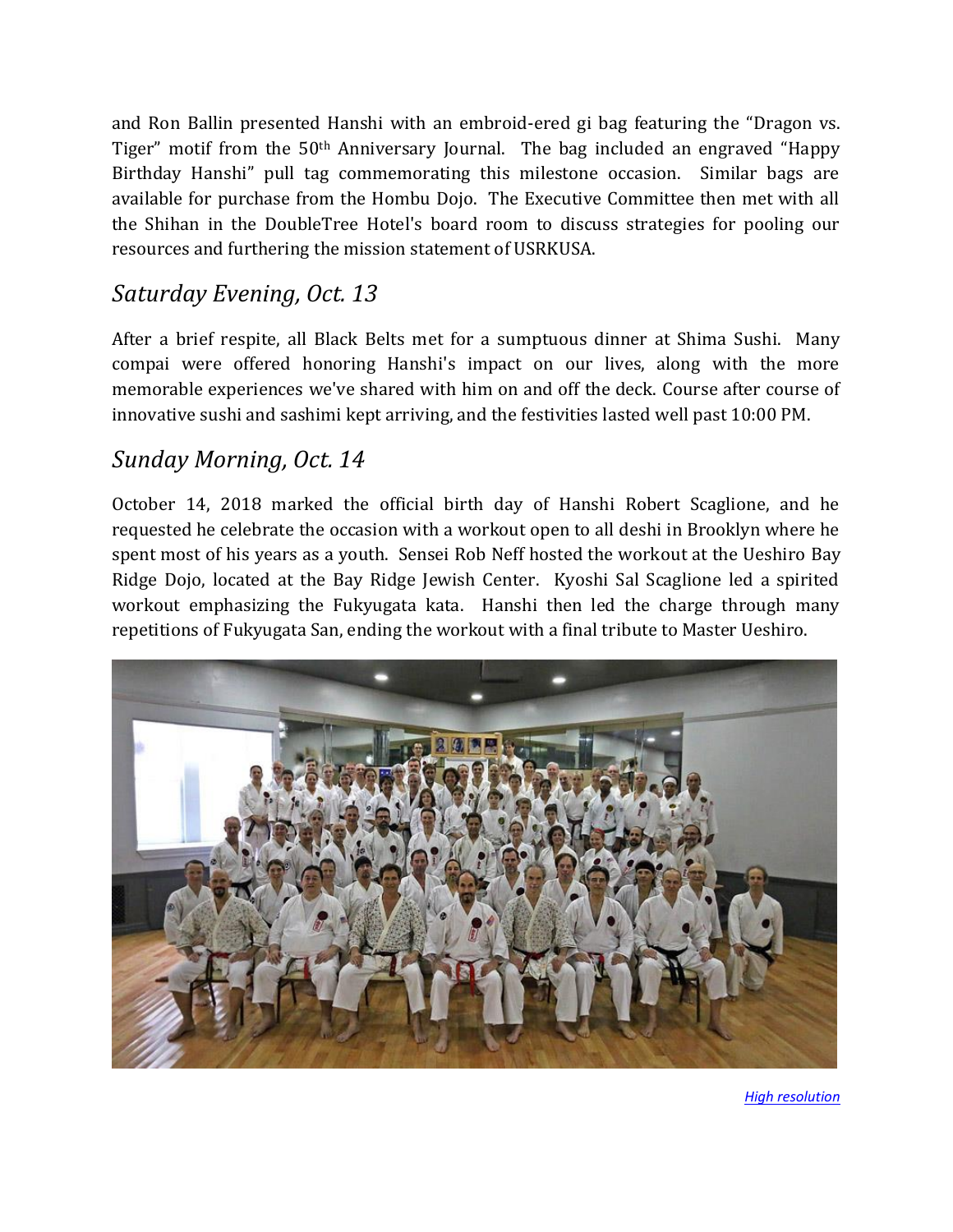#### *Sunday Afternoon, Oct. 14*

After bowing out, Hanshi led us to the front steps of the Center and gave a virtual tour of his old neighborhoods, starting with the home where he was born and tracing events all the way up to his meeting Grand Master Ueshiro. At 12:30 deshi changed out of gi and gathered back in the dojo, which had been transformed into a banquet hall for a Mediterranean buffet. Each place setting included a hachimaki featuring a stylized Okinawan flower. Sensei Chris Barnes described the head bands as symbolic of perseverance, courage and effort, traits which summarize Hanshi's legacy in Ueshiro Shorin-Ryu.

As a finale, a large cake was brought in decorated with the dragon/tiger motif, a red Shorin-Ryu patch, and nine large candles (for the past eight decades, with one to grow on). Kyoshi Mackay presented Hanshi with a shugi bukuro containing the funds collected from students over the preceding months. With utmost sincerity, Hanshi thanked everyone for making the weekend such a huge success, and encouraged us to "Always keep training."



*"Take kindly the counsel of the years, gracefully surrendering the things of youth."*